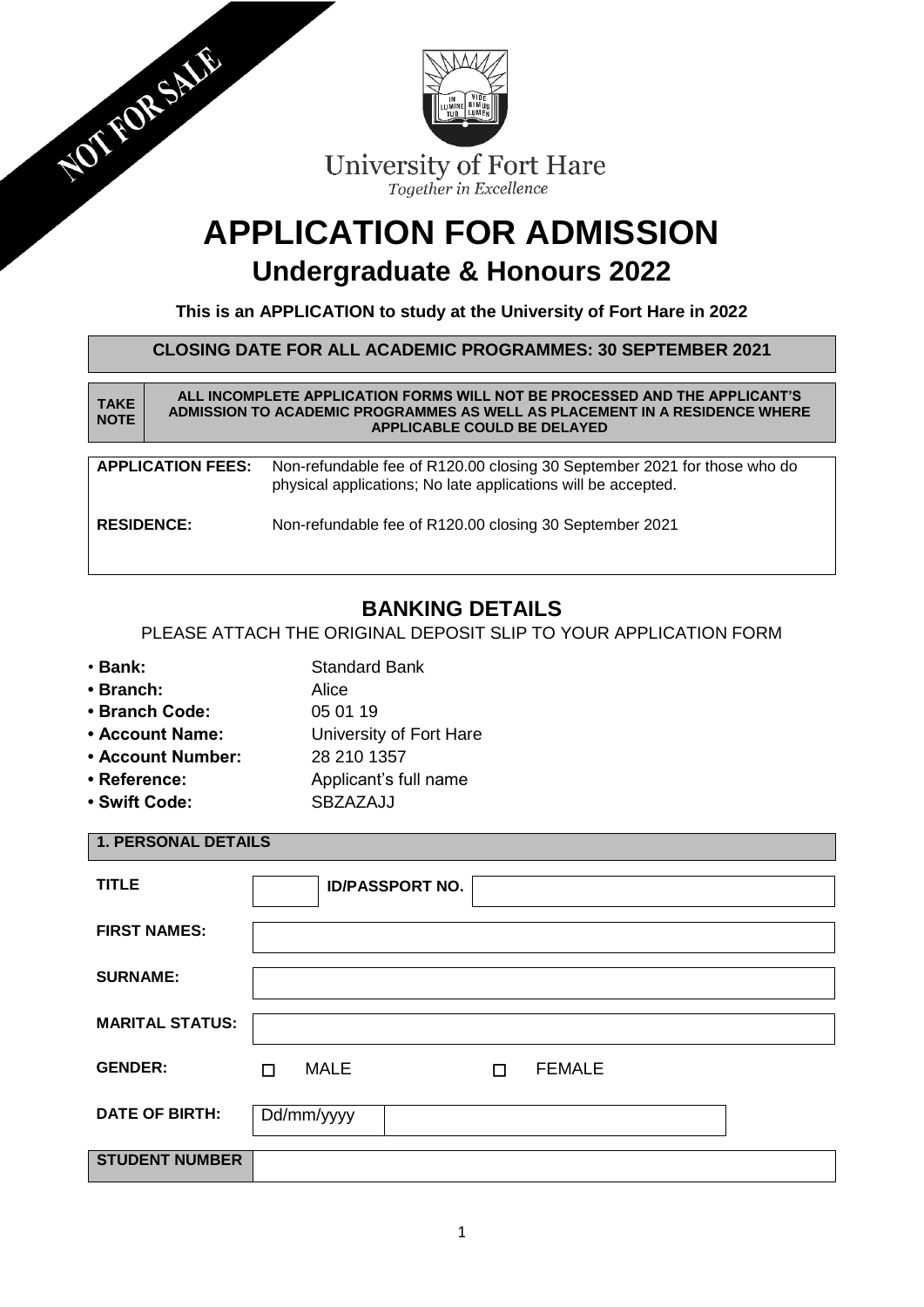## **CHECKLIST**

ONE (1) CERTIFIED COPY of each of the following documents must be attached:

(such documents become the property of the University of Fort Hare and will not be returned)

- ☐ Identity Document
- ☐ Marriage Certificate (if applicable)
- ☐ Original Proof of payment of application fee
- ☐ June / September Grade 12 Results (If you are currently doing matric)
- ☐ Matric Certificate
- ☐ SAQA clearance certificate (foreign student and all undergrad nursing students)
- ☐ Academic Record, including proof that the Certificate of Conduct has been requested from the previous University / University of Technology / Technikon if you had registered at another institution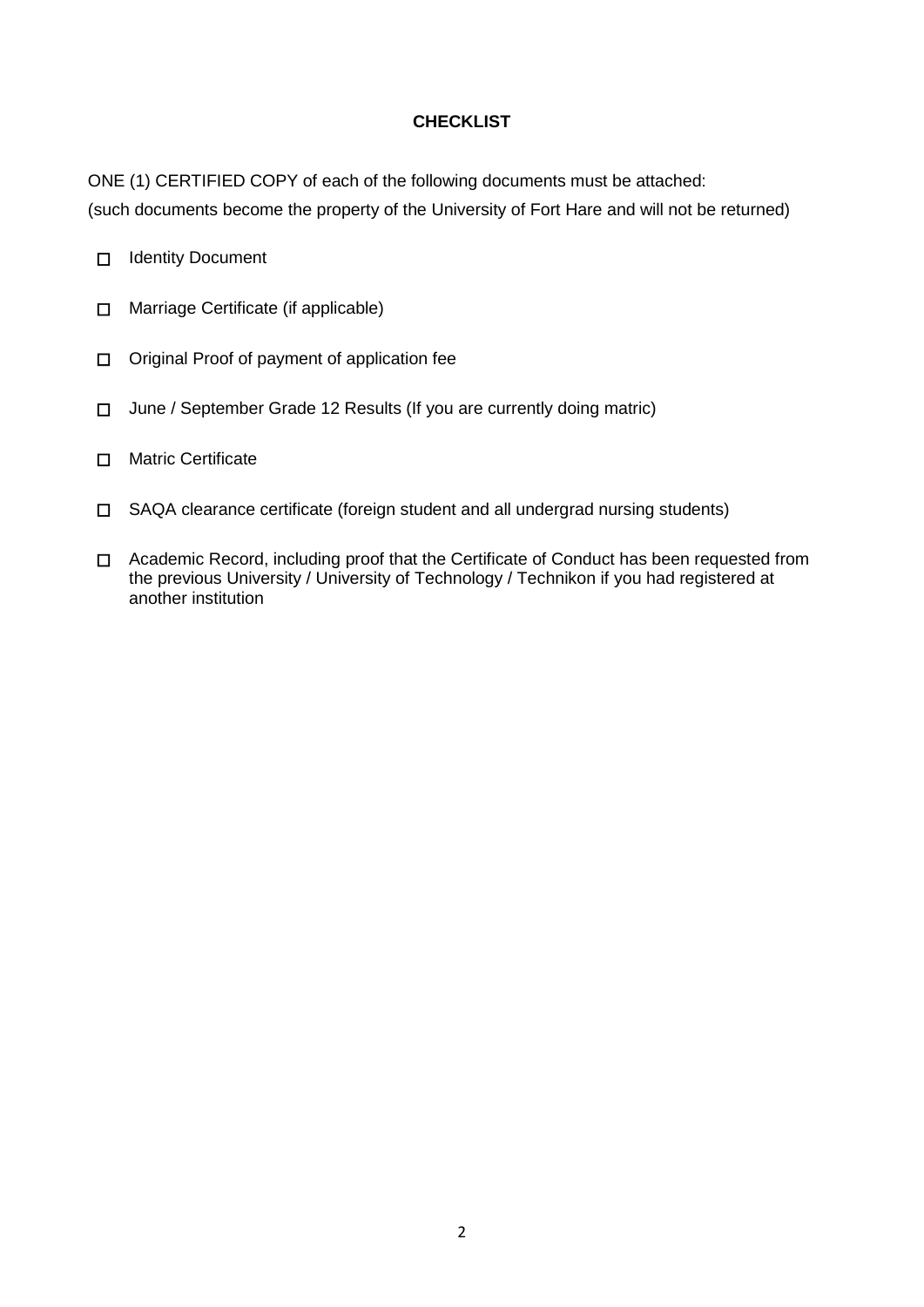|  | <b>2. CONTACT DETAILS</b> |  |
|--|---------------------------|--|
|  |                           |  |
|  |                           |  |
|  |                           |  |

| <b>2.1 APPLICANT'S DETAILS</b>                          |                                                                                                                                           |      |  |  |  |
|---------------------------------------------------------|-------------------------------------------------------------------------------------------------------------------------------------------|------|--|--|--|
| <b>TELEPHONE NUMBERS:</b>                               |                                                                                                                                           | Home |  |  |  |
|                                                         |                                                                                                                                           | Work |  |  |  |
| <b>CELLPHONE NUMBER:</b>                                |                                                                                                                                           |      |  |  |  |
| NB: SMS messages will be sent to this number            |                                                                                                                                           |      |  |  |  |
| <b>EMAIL ADDRESS:</b>                                   |                                                                                                                                           |      |  |  |  |
| <b>POSTAL ADDRESS</b><br>(WHERE MAIL MUST BE DELIVERED) |                                                                                                                                           |      |  |  |  |
|                                                         |                                                                                                                                           |      |  |  |  |
|                                                         | <b>Postal Code</b><br>NB: Take note that acknowledgements of receipt and other communications will be sent to the above-mentioned address |      |  |  |  |

| <b>RESIDENTIAL ADDRESS</b><br>(No postal address must be indicated here) |                    |  |
|--------------------------------------------------------------------------|--------------------|--|
|                                                                          |                    |  |
|                                                                          |                    |  |
|                                                                          | <b>Postal Code</b> |  |

# **2.2 NEXT OF KIN DETAILS: (COMPULSORY)**

| <b>SURNAME:</b>                                                          | <b>INITIALS:</b> | TITLE:             |
|--------------------------------------------------------------------------|------------------|--------------------|
| <b>RELATIONSHIP:</b>                                                     |                  |                    |
| <b>TELEPHONE NUMBERS:</b>                                                |                  | Home<br>Work       |
| <b>CELLPHONE NUMBER:</b>                                                 |                  |                    |
| <b>EMAIL ADDRESS:</b>                                                    |                  |                    |
| <b>RESIDENTIAL ADDRESS</b><br>(No postal address must be indicated here) |                  |                    |
|                                                                          |                  | <b>Postal Code</b> |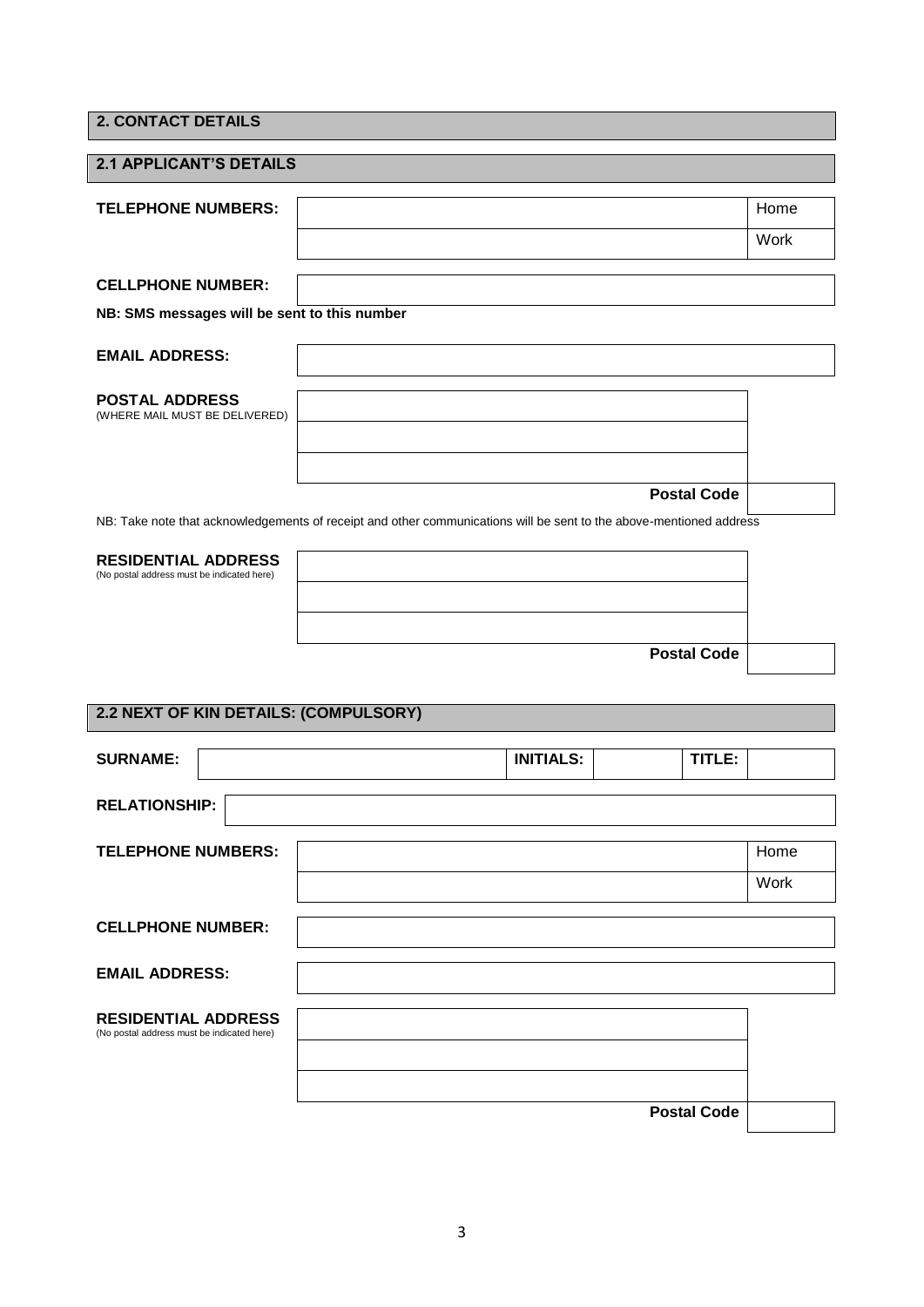|                                                          | 3. ADDITIONAL INFORMATION FOR REPORTING TO THE DEPARTMENT OF EDUCATION                                                        |        |         |             |            |       |   |                    |            |                                                                              |                      |                                                                                                                  |
|----------------------------------------------------------|-------------------------------------------------------------------------------------------------------------------------------|--------|---------|-------------|------------|-------|---|--------------------|------------|------------------------------------------------------------------------------|----------------------|------------------------------------------------------------------------------------------------------------------|
|                                                          | <b>3.1 ETHNICITY</b>                                                                                                          | $\Box$ | African |             | □          | Asian |   |                    | □          | Coloured                                                                     | □                    | White                                                                                                            |
|                                                          | 3.2 LANGUAGES (mark where applicable)                                                                                         |        |         |             |            |       |   |                    |            |                                                                              |                      |                                                                                                                  |
| □<br>□<br>$\Box$<br>□<br>□<br>□<br>□<br>□<br>$\Box$<br>□ | Afrikaans<br>English<br>isiNdebele<br>isiXhosa<br>isiZulu<br>seSotho<br>seSotho sa Lebowa<br>Setswana<br>siSwati<br>Tshivenda |        |         |             |            |       |   |                    |            | □<br>□<br>$\Box$<br>$\Box$<br>□<br>$\Box$<br>$\Box$<br>$\Box$<br>$\Box$<br>□ | <b>Home Language</b> |                                                                                                                  |
| □<br>□                                                   | Xitsonga<br>Other                                                                                                             |        |         |             |            |       |   |                    |            | □<br>□                                                                       |                      |                                                                                                                  |
|                                                          | 3.3 Are you employed?<br>4. Any disability or special                                                                         |        |         | $\Box$<br>□ | Yes<br>Yes |       | □ | No<br>$\square$ No |            |                                                                              |                      | If YES please complete below                                                                                     |
|                                                          | educational needs:                                                                                                            |        |         |             |            |       |   |                    |            |                                                                              |                      |                                                                                                                  |
|                                                          | <b>CONFIDENTIAL</b>                                                                                                           |        |         |             |            |       |   |                    |            | Students with disabilities/ special educational needs:                       |                      | The unit for Students with Disabilities provides support services for students with disabilities. Please provide |
|                                                          | the following information to enable the University to offer maximal support to students with special needs:                   |        |         |             |            |       |   |                    |            |                                                                              |                      |                                                                                                                  |
|                                                          | Did you apply for residential accommodation?                                                                                  |        |         |             |            |       |   |                    | $\Box$ Yes |                                                                              | $\square$ No         |                                                                                                                  |
|                                                          | Disability:                                                                                                                   |        |         |             |            |       |   |                    |            |                                                                              |                      |                                                                                                                  |
|                                                          | Please briefly indicate your type of disability and special requirements:                                                     |        |         |             |            |       |   |                    |            |                                                                              |                      |                                                                                                                  |
|                                                          | This information will not compromise your application.                                                                        |        |         |             |            |       |   |                    |            |                                                                              |                      |                                                                                                                  |
|                                                          | Do you have any disabilities/medical condition(s)? Indicate your choice with an x. $\Box$ Yes                                 |        |         |             |            |       |   |                    |            |                                                                              |                      | l INo                                                                                                            |
|                                                          | If yes, please specify your disability type:                                                                                  |        |         |             |            |       |   |                    |            |                                                                              |                      |                                                                                                                  |
|                                                          | Every reasonable attempt will be made to provide you with the assistance you may need as a<br>result of your disability.      |        |         |             |            |       |   |                    |            |                                                                              |                      |                                                                                                                  |
|                                                          | You are required to submit supporting documentation with your application.                                                    |        |         |             |            |       |   |                    |            |                                                                              |                      |                                                                                                                  |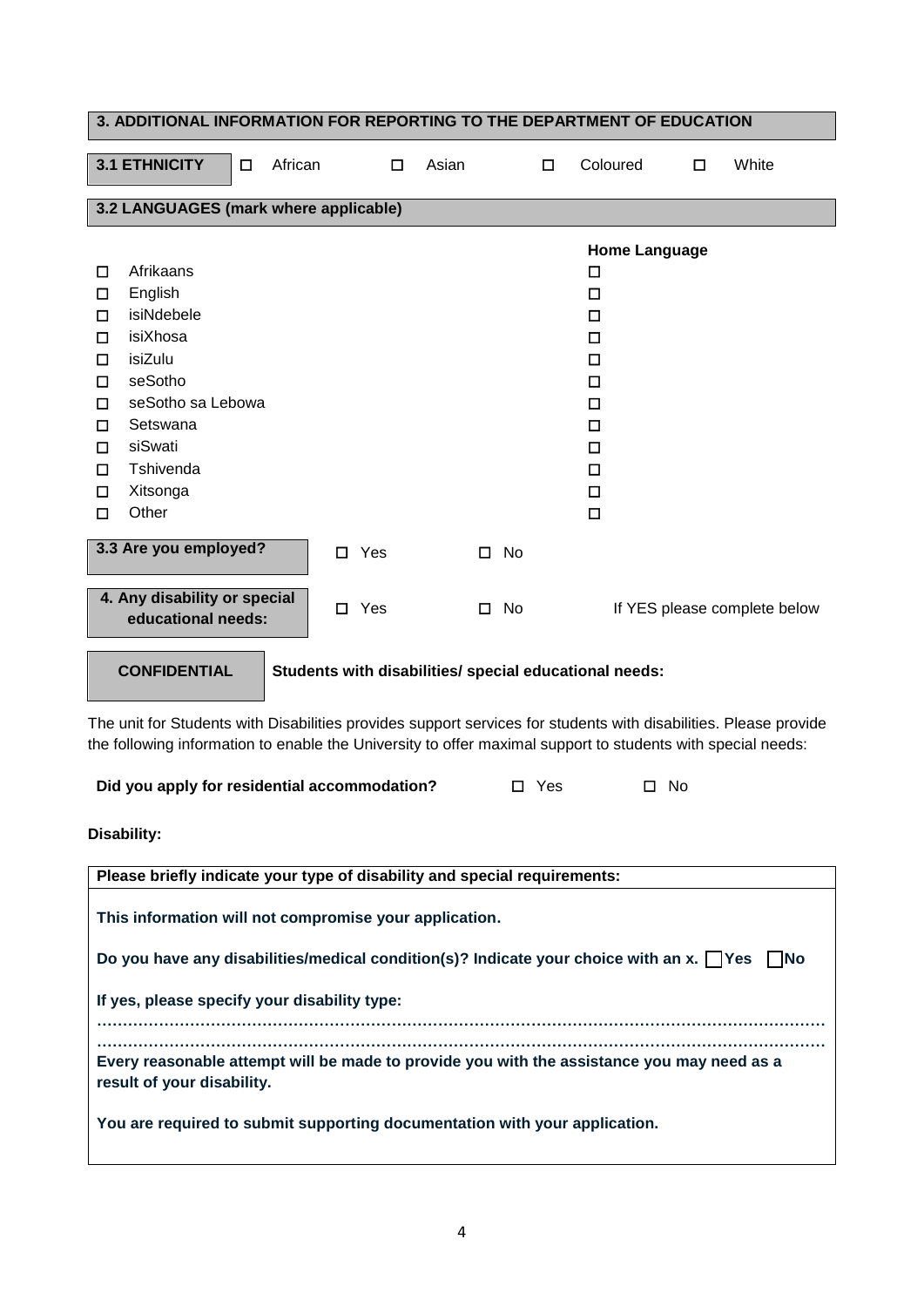| <b>5. ACADEMIC DETAILS</b>                                           |                                                                                                                                                                                                                                                                                                               |                   |  |  |  |  |  |  |
|----------------------------------------------------------------------|---------------------------------------------------------------------------------------------------------------------------------------------------------------------------------------------------------------------------------------------------------------------------------------------------------------|-------------------|--|--|--|--|--|--|
| <b>LEVEL OF STUDY</b>                                                | Advanced /<br>Postgraduate<br>$\Box$<br>Undergraduate<br>◻<br>Certificate / Diploma                                                                                                                                                                                                                           | Honours<br>$\Box$ |  |  |  |  |  |  |
| <b>DEGREE / DIPLOMA</b><br><b>FOR WHICH</b><br><b>APPLICATION IS</b> | <b>First Choice:</b>                                                                                                                                                                                                                                                                                          |                   |  |  |  |  |  |  |
| <b>BEING MADE</b>                                                    | Second Choice:                                                                                                                                                                                                                                                                                                |                   |  |  |  |  |  |  |
| <b>FIELD OF STUDY</b><br>(HONOURS or                                 | First Choice:                                                                                                                                                                                                                                                                                                 |                   |  |  |  |  |  |  |
| postgraduate<br>applicants ONLY)                                     | Second Choice:                                                                                                                                                                                                                                                                                                |                   |  |  |  |  |  |  |
| <b>RESEARCH OR</b><br><b>STRUCTURES</b>                              | For a research degree, the curriculum requires that you compile a dissertation/ thesis.<br>For a structured degree, the curriculum requires that you attend classes and compile a mini-dissertation.<br>If you are uncertain what the curriculum requirements are, please contact your particular Department. |                   |  |  |  |  |  |  |
| <b>DEGREE</b>                                                        | <b>RESEARCH</b><br>П.<br>п                                                                                                                                                                                                                                                                                    | <b>STRUCTURED</b> |  |  |  |  |  |  |
| <b>CAMPUS</b>                                                        | Alice<br><b>Bhisho</b><br>п<br>П                                                                                                                                                                                                                                                                              | East London<br>П  |  |  |  |  |  |  |
| <b>TYPE OF STUDY</b>                                                 | <b>Full Time</b><br>П<br>П                                                                                                                                                                                                                                                                                    | Part Time         |  |  |  |  |  |  |
|                                                                      | □<br>Post School College<br>Scholar<br>п                                                                                                                                                                                                                                                                      |                   |  |  |  |  |  |  |
| <b>PREVIOUS YEAR'S</b><br><b>ACTIVITY</b>                            | University of Technology<br>П<br>□<br>(Technikon)                                                                                                                                                                                                                                                             | University        |  |  |  |  |  |  |
|                                                                      | □<br>Working (employed)<br>□                                                                                                                                                                                                                                                                                  | Unemployed        |  |  |  |  |  |  |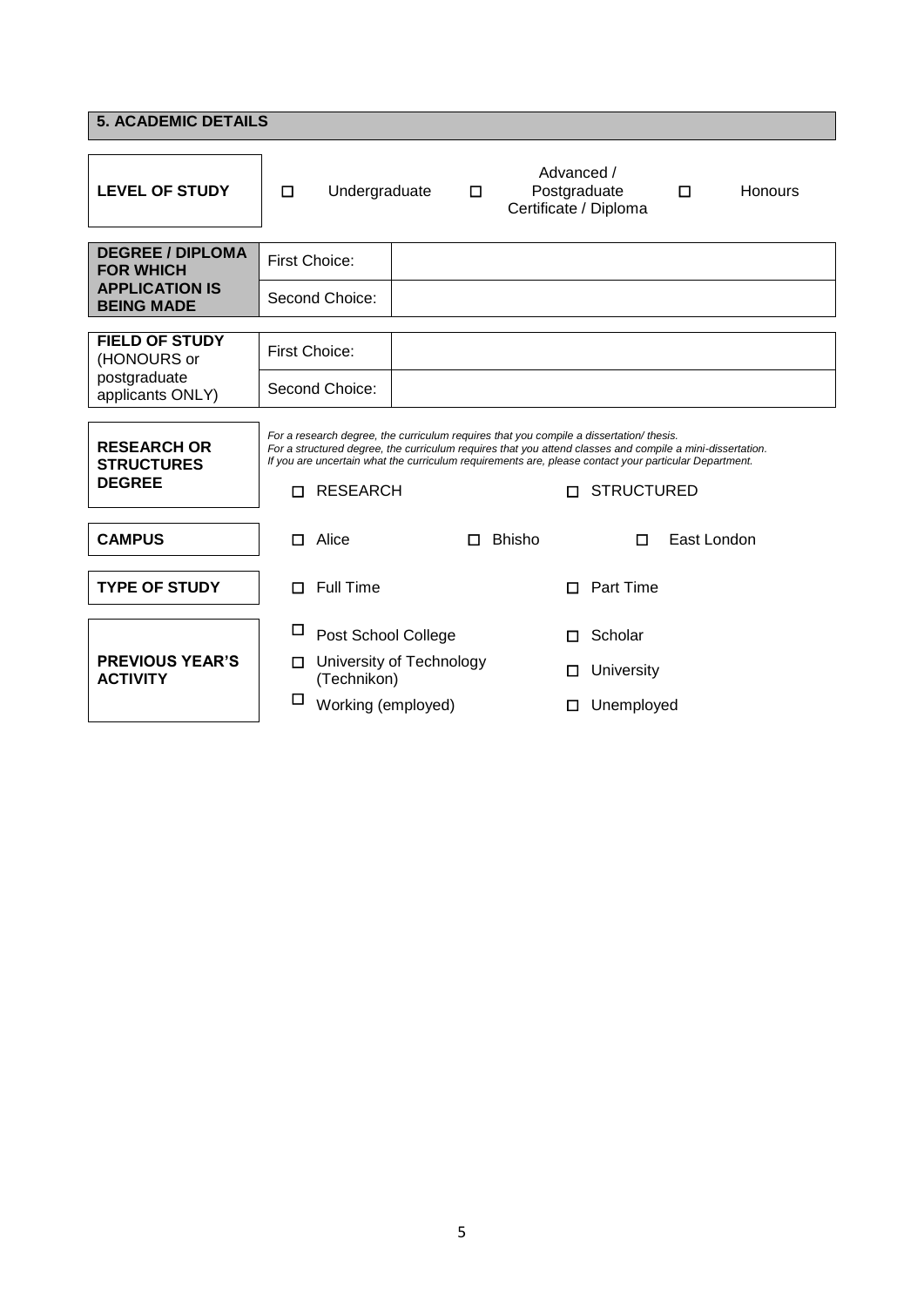| 6. FINANCIAL AID (only for RSA citizens):                           |                  |   |             | <b>YES</b>                 |        |                                | <b>NO</b> |  |
|---------------------------------------------------------------------|------------------|---|-------------|----------------------------|--------|--------------------------------|-----------|--|
| 7. DETAILS OF SCHOOL RECORD (ONLY UNDERGRADUATE APPLICANTS)         |                  |   |             |                            |        |                                |           |  |
| Name of School:                                                     |                  |   |             |                            |        |                                |           |  |
| <b>Address of School:</b>                                           |                  |   |             |                            |        |                                |           |  |
|                                                                     |                  |   |             |                            |        |                                |           |  |
|                                                                     |                  |   |             |                            |        | <b>Postal Code</b>             |           |  |
| <b>Telephone no. of School:</b>                                     |                  |   |             |                            |        | <b>Matric Year</b>             |           |  |
| <b>Matric examination Number:</b>                                   |                  |   |             |                            |        |                                |           |  |
| <b>NATIONAL SENIOR CERTIFICATES</b><br>(NSC)                        |                  | □ | Endorsement |                            | $\Box$ | <b>Conditional Endorsement</b> |           |  |
| Senior Certificate obtained before 2008<br><b>Type of exemption</b> | □<br>Endorsement |   |             | Senior Certificate without | □      | Other (please specify)         |           |  |
|                                                                     |                  |   |             |                            |        |                                |           |  |

Applicants who completed the Senior Certificate before 2008 must provide a certified copy of the Senior **Certificate** 

## **8. SCHOOL SUBJECTS (for languages, please state whether 1st / 2nd or 3rd language)**

|      |       |                       |                | Grade 11 (Nov) |       | Grade 12 (March/ Jun) |        |       |
|------|-------|-----------------------|----------------|----------------|-------|-----------------------|--------|-------|
| Year | Month | <b>School Subject</b> | Actual<br>Mark | Out of         | Total | Actual<br>Mark        | Out of | Total |
|      |       |                       |                |                |       |                       |        |       |
|      |       |                       |                | Out of         |       |                       | Out of |       |
|      |       |                       |                | Out of         |       |                       | Out of |       |
|      |       |                       |                | Out of         |       |                       | Out of |       |
|      |       |                       |                | Out of         |       |                       | Out of |       |
|      |       |                       |                | Out of         |       |                       | Out of |       |
|      |       |                       |                | Out of         |       |                       | Out of |       |
|      |       |                       |                | Out of         |       |                       | Out of |       |
|      |       |                       |                | Out of         |       |                       | Out of |       |
|      |       |                       |                | Out of         |       |                       | Out of |       |

**GRADE 11 MARKS MUST BE COMPLETED AND REPORT ATTACHED**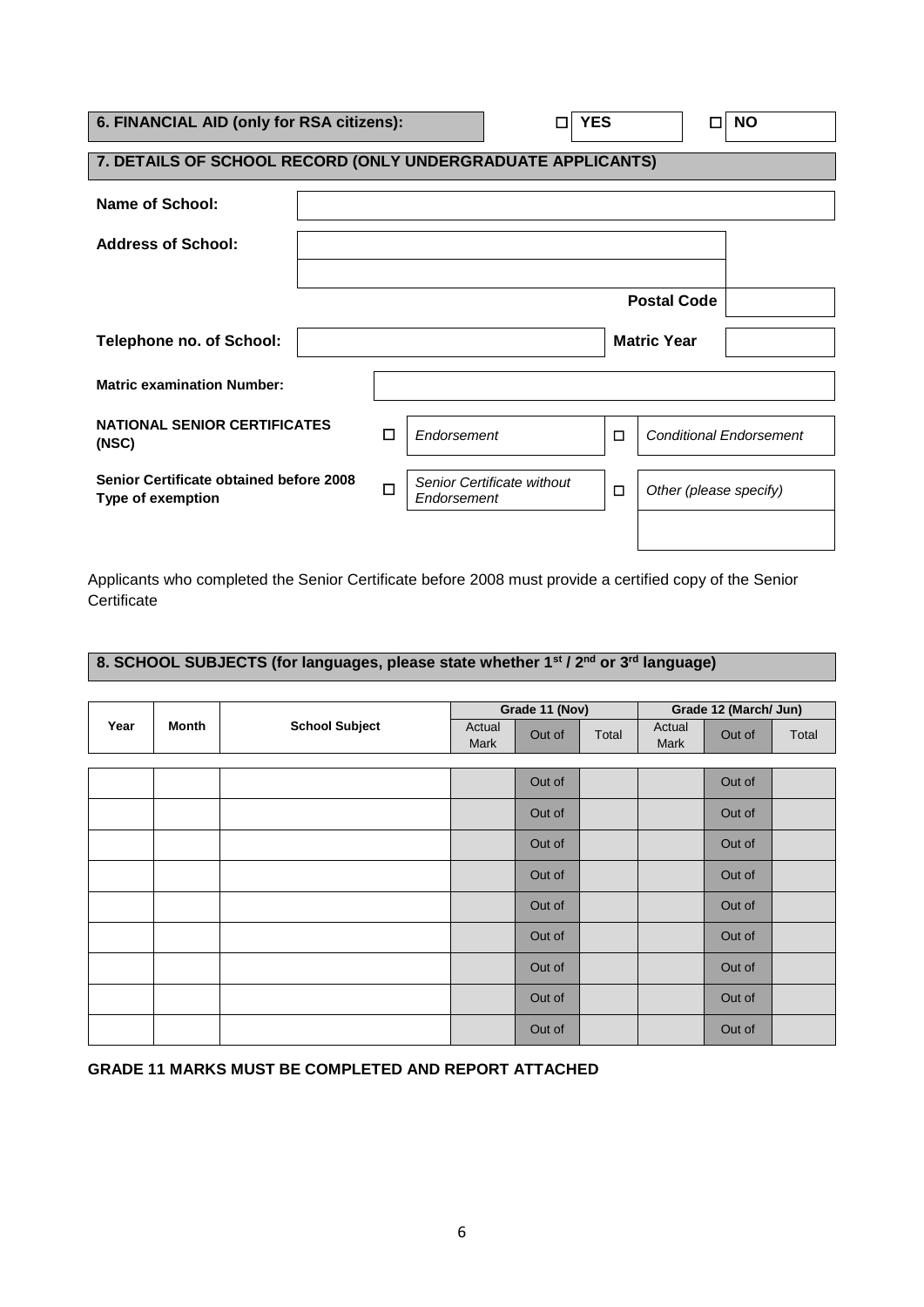## **9. IF YOU HAVE BEEN REGISTERED AT ANOTHER UNIVERSITY / TERTIARY INSTITUTION IN THE PAST, PLEASE SUPPLY THE FOLLOWING INFORMATION**

| <b>DEGREE / DIPLOMA</b> |                 |     | <b>STUDENT NUMBER</b>             |
|-------------------------|-----------------|-----|-----------------------------------|
|                         | <b>FROM</b>     | TO. |                                   |
|                         |                 |     |                                   |
|                         |                 |     |                                   |
|                         |                 |     |                                   |
|                         |                 |     |                                   |
|                         |                 |     |                                   |
|                         |                 |     |                                   |
|                         | <b>OBTAINED</b> |     | YEAR(S) OF<br><b>REGISTRATION</b> |

| LHAVE YOU EVER BEEN PROHIBITED FROM PROCEEDING WITH I<br>I YOU STUDIES AT ANY UNIVERSITY / UNIVERSITY OF<br>TECHNOLOGY (TECHNIKON) / COLLEGE? |  |  | <b>YES</b> | <b>NO</b> |
|-----------------------------------------------------------------------------------------------------------------------------------------------|--|--|------------|-----------|
| I IF SO. WHERE?                                                                                                                               |  |  |            |           |

## **10. CONCURRENT REGISTRATION AT THIS AND / OR ANOTHER HIGHER EDUCATION INSTITUTION.**

A student enrolled at this university may only with the permission of the Dean / Deans be registered simultaneously at / for more than one (1) qualification / institution.

### **DECLARATIONS WHICH MUST BE COMPLETED AND SIGNED**

### DECLARATION BY STUDENT (COMPULSORY)

I hereby surrender all rights to which I am or may be entitled to discharge amounts due to the University.

Signature of student:

Date: experience and the second contract of the second contract of the second contract of the second contract of the second contract of the second contract of the second contract of the second contract of the second contra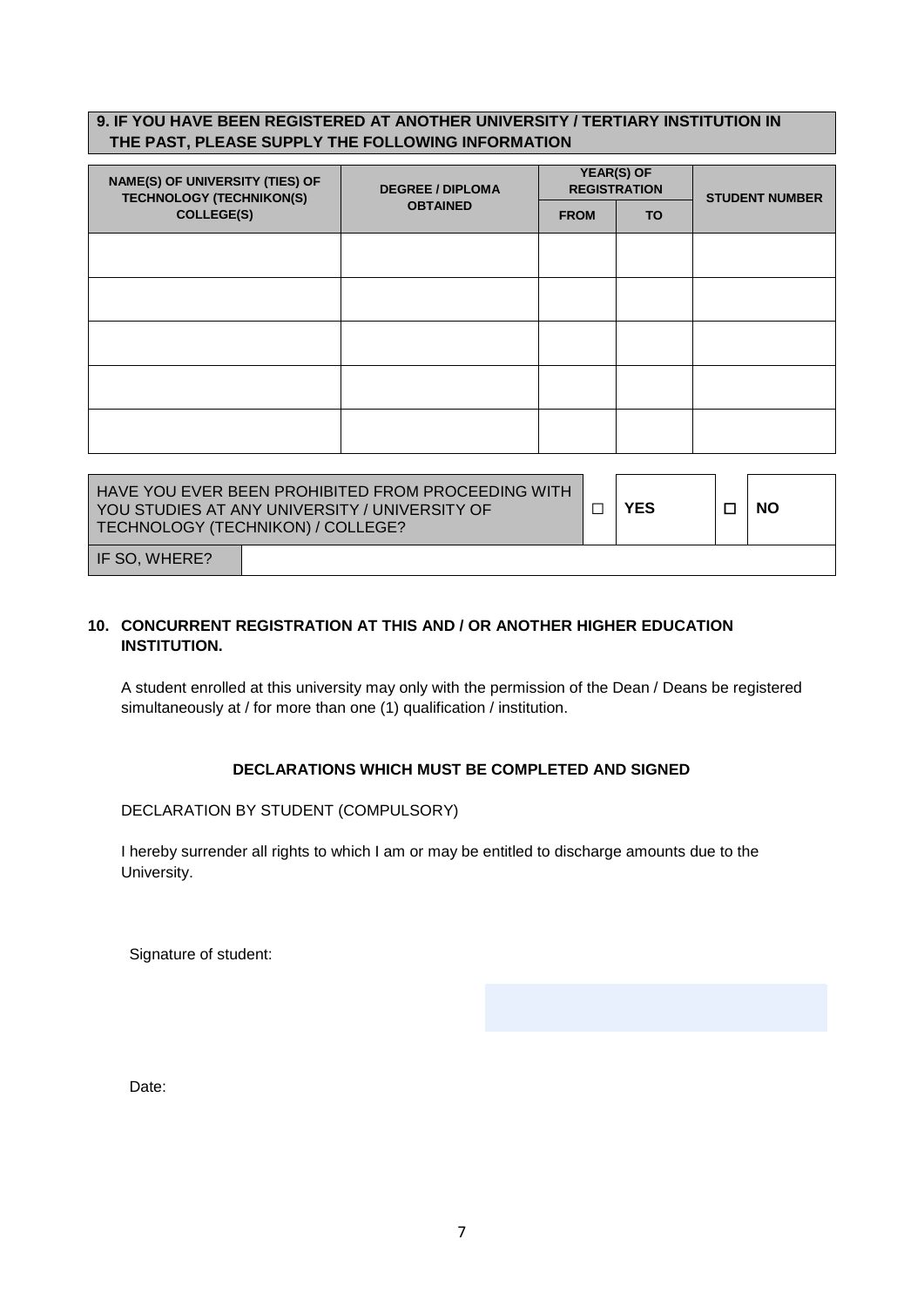### **DECLARATION BY APPLICANT**

I hereby declare:

Should my application be successful, I undertake to:

- (a) Comply with the general rules and regulations of the University of Fort Hare.
- (b) Inform the Registrar immediately, in writing, of any change of address.
- (c) Acquaint myself with the general rules and regulations relating to the programme for which I am accepted.
- (d) I am fully aware that the University of Fort Hare is under no obligation to provide either financial assistance or accommodation of any kind.
- (e) I acknowledge that all fees have been determined by the Council of the University of Fort Hare.
- (f) I agree that the relevant fees will be paid, as indicated in the Prospectus, by the due dates. If such fees are not paid, I acknowledge the rights of the University to cancel my registration at any time and to claim payment of the amounts owing by me and/ or my guardian.
- (g) I declare that all particulars given by me on this form are true and correct.
- (h) I agree that any misrepresentation due to information entered on this form or the withholding of information, shall cause this application to become void or voidable at the discretion of the University without prejudice to its rights.
- (i) Should I, during the course of my studies, at the University, sustain any injuries or contract any illness or suffer any loss or damages, I hereby undertake not to institute any claim against the University on account thereof, irrespective of the cause of such damages or loss. In the event of my death during the course of my studies, this undertaking shall be binding on the executor of my estate and my heirs and successorsin-title. Under the circumstances referred to above, I, or my executor, administrator, heirs, and successors-in-title (in the event of my death) hereby indemnify the University in respect of any damages suffered by me arising from any of the cause referred to above.
- (j) I understand that meeting the minimum admission requirements is no guarantee for admission. The University has other considerations, e.g. academic merit, quotas for academic programmes, equity, etc.

I acknowledge that I have read this document, understand its contents and agree to its terms and conditions. I further acknowledge that I am signing this agreement freely and voluntarily.

Signature of student:

Date: **Date: Date: Date: Date: Date: Date: Date: Date: Date: Date: Date: Date: Date: Date: Date: Date: Date: Date: Date: Date: Date: Date: Date: Date: Date: Date: Date:**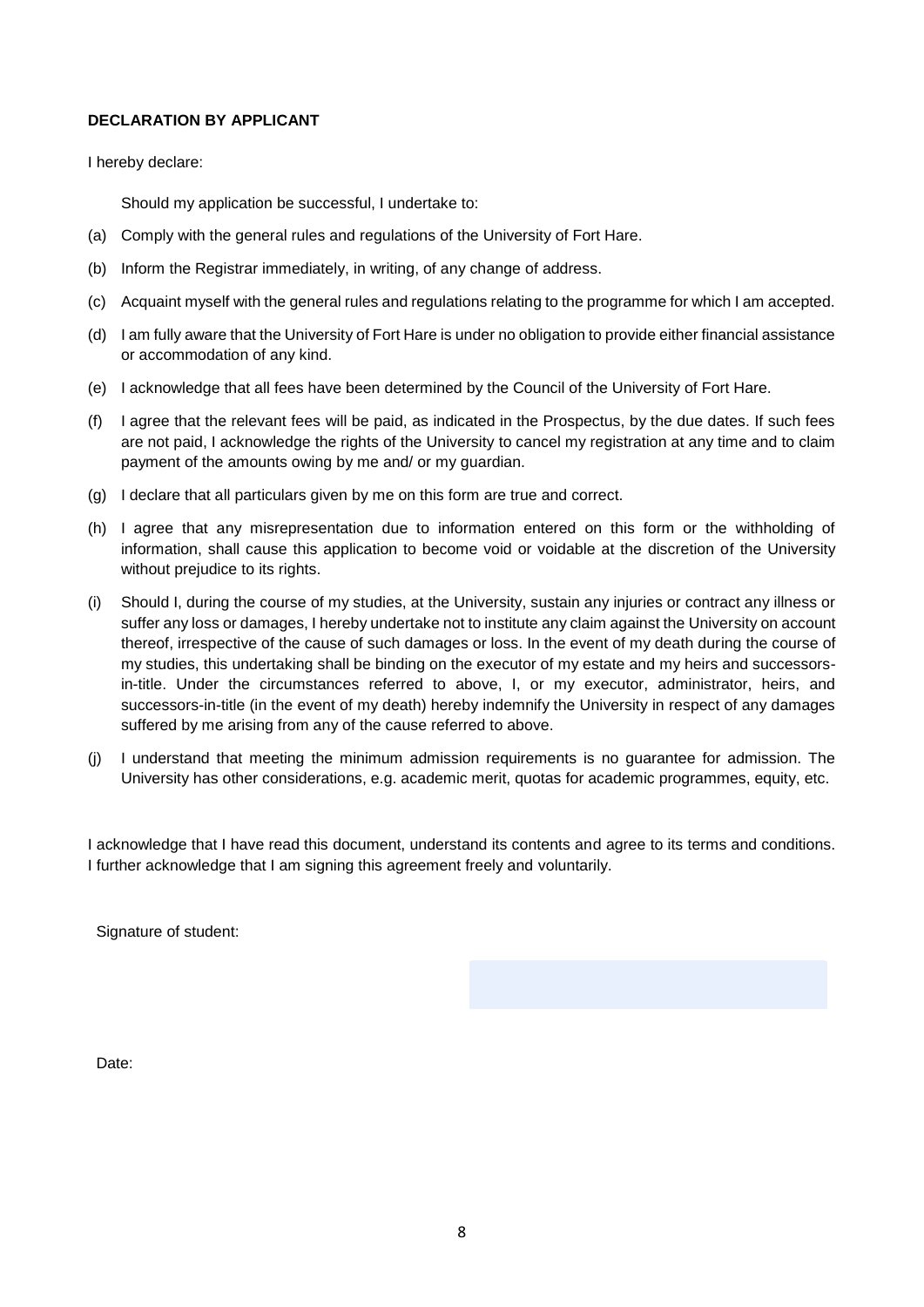### **DECLARATION BY PARENT / GUARDIAN IN THE CASE OF THE APPLICANT BEING A MINOR**

I declare that I am aware that Rules and Regulations exist as promulgated by the Council of the University. I confirm that I am aware that the Council may promulgate further Rules and Regulations from time to time, and I agree that my son/ daughter binds himself/ herself to comply with such Rules and Regulations.

I hereby give my permission that my son/ daughter may conclude or amend any agreement pertaining to loans/ or bursaries with the University.

I hereby declare that I am the legal guardian of the above minor signatory, and I hereby assist, approve, ratify and agree to the above minor signatory signing this document (Waiver of Liability and Indemnity and Declaration).

I hereby waive any and all rights, claims, demands and causes of action which I may have against the University, its employees, contractors and agents arising from the above minor signatory's participation in the qualification and the related activities, including without limitation, any claim for damages to my property or any property in the above minor signatory's possession or under his/ her control, and/ or damages resulting from his/ her personal injury or death.

I furthermore herby indemnify the University, its employees, contractors and agents against any and all liability, loss, damages and legal costs which the University, its employees, contractors and agents may incur or sustain as a result of any claims which may be instituted by the above minor signatory (after reaching the age of 18 years or while still a minor, with the assistance of his/ her guardian) to the extent that the same have arisen from, have occurred during or are in any way related to his/ her participation in the qualification and the related activities.

I acknowledge that I have read this document, understand its contents and agree to its terms and conditions. I further acknowledge that I am signing this agreement voluntarily.

Full names and surname of parent/ guardian

Identity Number

Signature of parent/ guardian

Date: **Date: Date: Date: Date: Date: Date: Date: Date: Date: Date: Date: Date: Date: Date: Date: Date: Date: Date: Date: Date: Date: Date: Date: Date: Date: Date: Date:**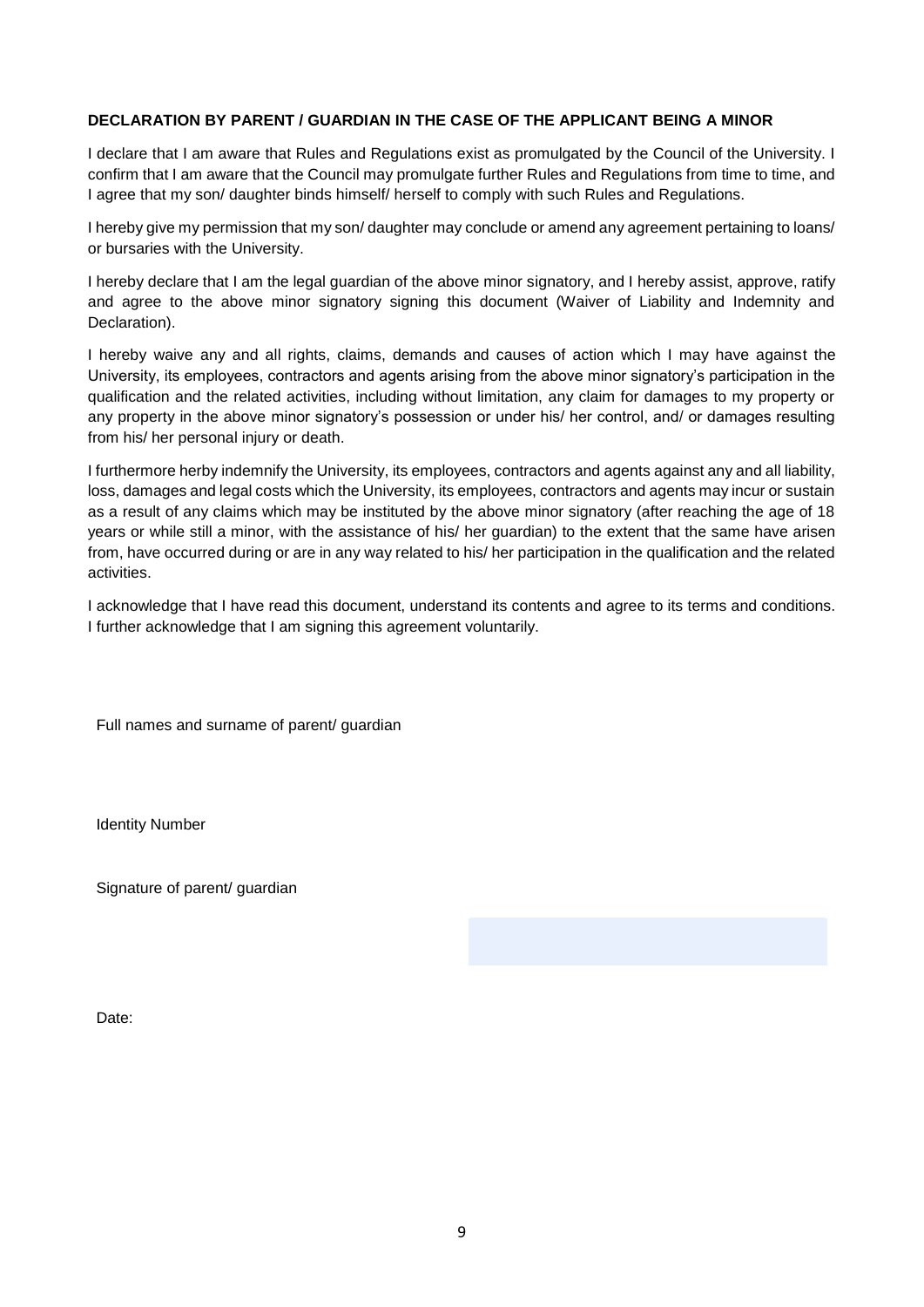## **OFFICE USE ONLY**

|                           | 1 <sup>st</sup> choice | <b>Signature</b> | <b>Date</b> | 2 <sup>nd</sup> choice | <b>Signature</b>    | <b>Date</b> | Signature & date when<br>processed by Student Admin |
|---------------------------|------------------------|------------------|-------------|------------------------|---------------------|-------------|-----------------------------------------------------|
| Accepted                  |                        |                  |             |                        |                     |             |                                                     |
| Provisionally<br>accepted |                        |                  |             |                        |                     |             |                                                     |
| Waitlisted                |                        |                  |             |                        |                     |             |                                                     |
| Rejected                  |                        |                  |             |                        |                     |             |                                                     |
| <b>Final Choice</b>       |                        |                  |             |                        | Official Signature: |             |                                                     |

| <b>FREQUENTLY ASKED QUESTIONS</b>          | <b>ANSWER</b>                                                    |
|--------------------------------------------|------------------------------------------------------------------|
| Where do I email the filled in application | Email your application with all the required documents (proof of |
| form?                                      | application fee payment, proof of residence fee payment, ID      |
|                                            | copy and results) to applications2022@ufh.ac.za.<br>Your         |
|                                            | application will not be processed without these, and please      |
|                                            | always keep your original proof of payment slips,                |
|                                            | especially for residence as this is also required during         |
|                                            | registration.                                                    |
| Whom do I contact if I have                | Email mnjoba@ufh.ac.za for Alice campus enquiries;               |
| accommodation/residence inquiry?           | Email ngomomo@ufh.ac.za for East London campus enquiries         |
| Whom do I contact if I have an inquiry     | Email mmalambile@ufh.ac.za; gonyango@ufh.ac.za;                  |
| as an International student?               | ckukubo@ufh.ac.za, international@ufh.ac.za;                      |
|                                            | xmapango@ufh.ac.za                                               |
| Whom do I contact for Faculty related      | <b>Email the ff Faculty Managers</b>                             |
| enquiries?                                 | Law: amkiva@ufh.ac.za;                                           |
|                                            | Science & Agriculture: msmith@ufh.ac.za;                         |
|                                            | Management & Commerce: <b>Isitebe@ufh.ac.za</b> ;                |
|                                            | Social Science & Humanities: zmnguni@ufh.ac.za;                  |
|                                            | Education: nmagocoba@ufh.ac.za;                                  |
|                                            | Health Sciences: pnhlumayo@ufh.ac.za                             |
| Whom do I contact for any other            | Email admissions@ufh.ac.za                                       |
| registration related questions?            |                                                                  |

| <b>Contact Details</b> |                                        |
|------------------------|----------------------------------------|
| Alice Campus           | Tel: 040 602 2281 / 2053 / 2512 / 2174 |
| East London Campus     | Tel: 043 704 7004 / 7155 / 7266 / 7139 |
| <b>Bhisho Campus</b>   | Tel: 040 608 3470 / 3480               |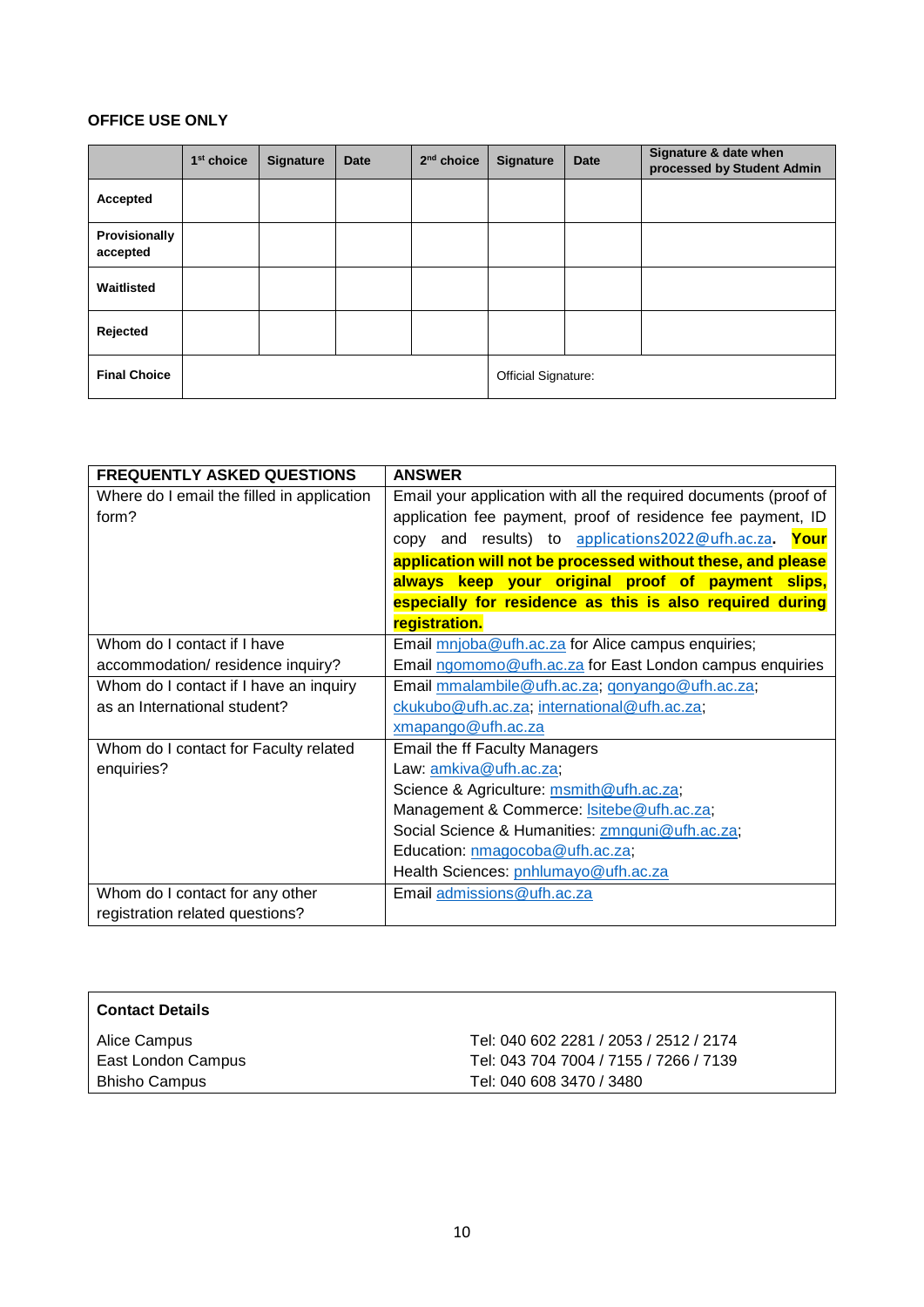## **NB: INTERNATIONAL STUDENTS ONLY**

#### **Proposed amendments to the application forms**

#### **1. Please indicate by ticking the applicable box**

- □ South African citizen
- ☐ Permanent Residence
- □ International student

#### **2. For any assistance, you may contact International Affairs Office before/ after applying;**

Alice Campus: [+277406022244 / ckukubo@ufh.ac.za](mailto:+277406022244%20/%20ckukubo@ufh.ac.za) [international@ufh.ac.za](mailto:international@ufh.ac.za)

East London Campus: +27437047328 / [mmalambile@ufhac.za](mailto:mmalambile@ufhac.za) +27437047666 / [UFHinternationalStudentProfiles@ufh.ac.za](mailto:UFHinternationalStudentProfiles@ufh.ac.za)

Go to<http://www.ufh.ac.za/international/> for Visa information or to contact us if you have any queries.

Keep copies of all proof of payment, Pay residence application fee separately from admission application fee.

#### **3. Personal Details**

| SAID:                                              |  |
|----------------------------------------------------|--|
| Passport no/ ID<br>(International Applicants Only) |  |
| $A = 11.4$ $B = 11.4$                              |  |

#### **4. Contact Details**

| Telephone:                                                         | <b>Country Code:</b> | $\ddot{}$ | <b>Cell Number:</b> |                    |
|--------------------------------------------------------------------|----------------------|-----------|---------------------|--------------------|
| <b>Email Address: (Compulsory</b><br>for International Applicants) |                      |           |                     |                    |
| 5. Postal Address                                                  |                      |           |                     |                    |
| <b>Country</b>                                                     |                      |           |                     | <b>Postal Code</b> |
| <b>Residential Address</b><br>6.                                   |                      |           |                     |                    |
| <b>Country</b>                                                     |                      |           |                     | <b>Postal Code</b> |
| 7.<br><b>Next of Kin</b>                                           |                      |           |                     |                    |
| Telephone:                                                         | <b>Country Code:</b> | $\ddot{}$ | <b>Cell Number:</b> |                    |
| Email Address: (Compulsory<br>for International Applicants)        |                      |           |                     |                    |
| <b>Country</b>                                                     |                      |           |                     | <b>Postal Code</b> |
|                                                                    |                      |           |                     |                    |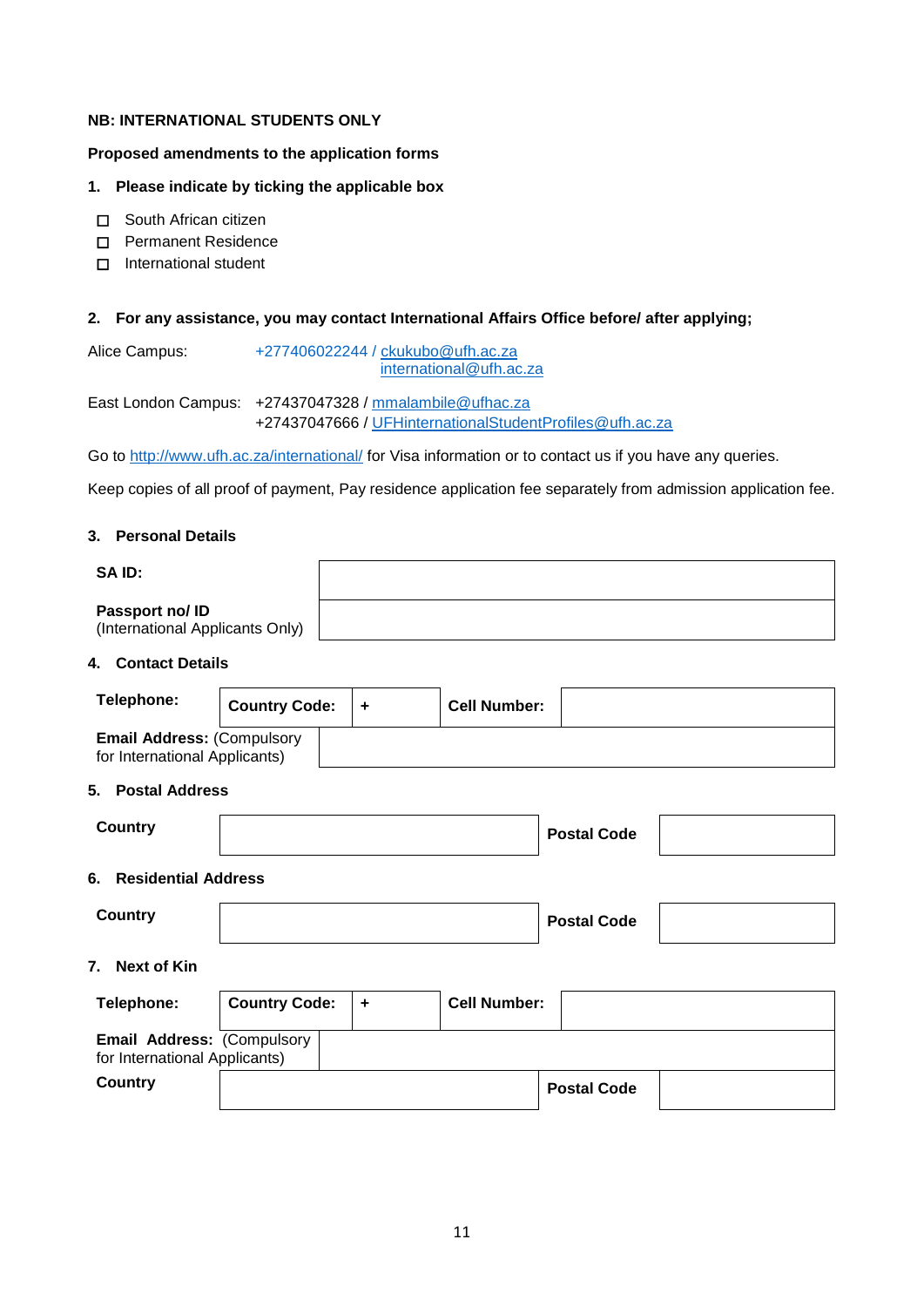## **APPLICATION FOR RESIDENCE ACCOMMODATION – INTERNATIONAL STUDENTS**

| SA ID:                                                             |                      |   |                     |                    |  |
|--------------------------------------------------------------------|----------------------|---|---------------------|--------------------|--|
| Passport no/ ID<br>(International Applicants Only)                 |                      |   |                     |                    |  |
| <b>Nationality</b>                                                 |                      |   |                     |                    |  |
| Telephone:                                                         | <b>Country Code:</b> | ÷ | <b>Cell Number:</b> |                    |  |
| <b>Email Address: (Compulsory</b><br>for International Applicants) |                      |   |                     |                    |  |
| Country                                                            |                      |   |                     | <b>Postal Code</b> |  |

## **Applicants with disabilities (Please note: All housing is self-supportive)**

| Would you require accommodation with modifications to support your | $\Box$ | Yes | No |
|--------------------------------------------------------------------|--------|-----|----|
| disability?                                                        |        |     |    |